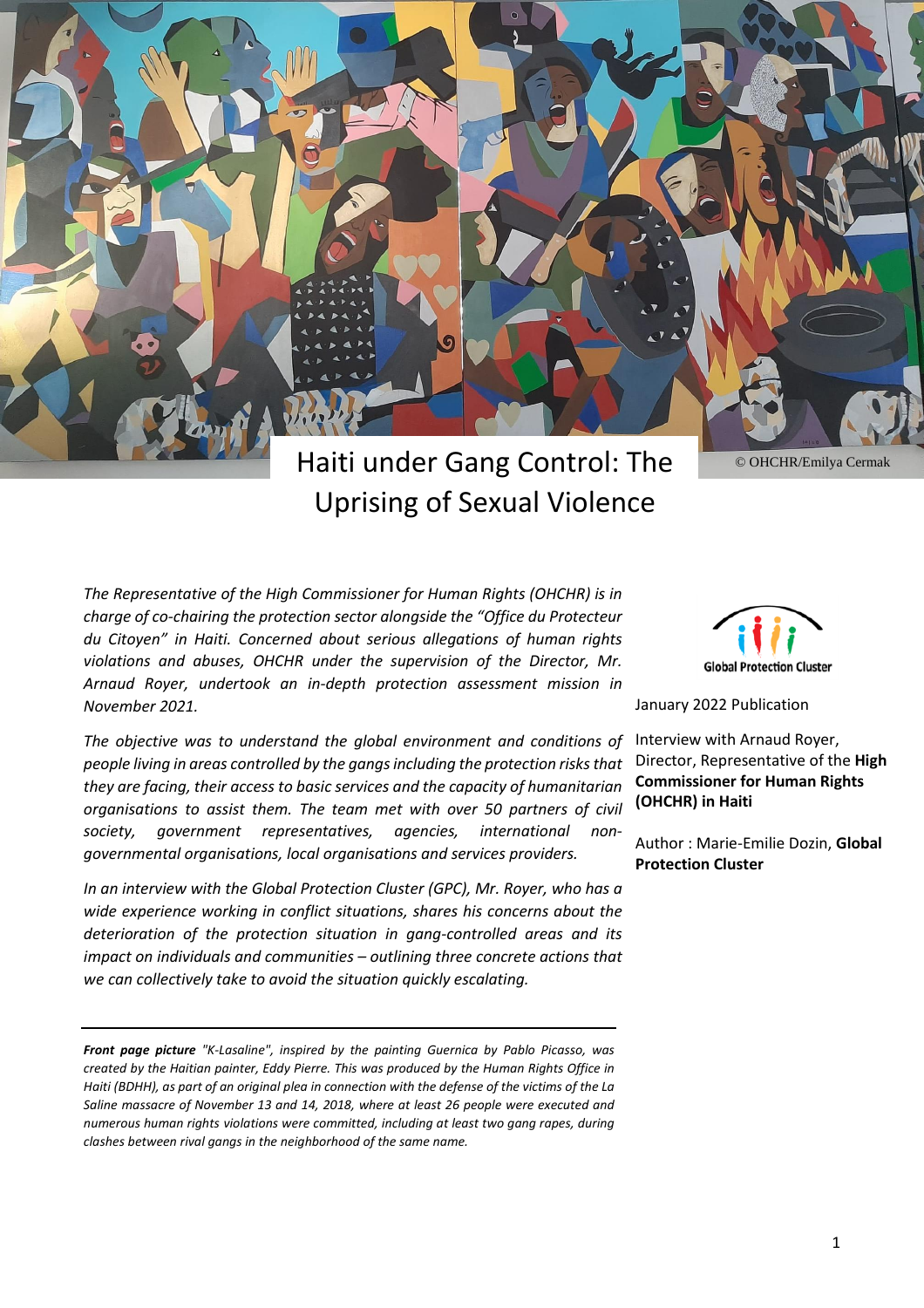# **What is happening in Haiti?**

**Arnaud Royer**: Haiti, and particularly Port-au Prince, has suffered from gang related criminal activities since decades. However, this situation has worsened in recent months due to the political vacuum after the assassination of the president. In 2021, the metropolitan area of Port-au-Prince experienced a high level and rapid expansion of gang-related violence never recorded before. According to UN humanitarian actors, around 1 million people are under the control or influence of gangs in the metropolitan of Port-au-Prince – this figure could be up to 3,5 million according to local analysts.

The communities living in areas controlled by the gangs are suffering from direct physical and mental harm as well as not being able to meet their basic needs. They have no choice but accept this violent environment and live under the yoke of the gangs.

The violence is now out of control and unmet by the police – sole provider of security in the country – due to concerning lack of capacity and equipment. The judicial system is also suffering from paralysis. The communities have become invisible to the eyes of many. In the last couple of months, we have recorded a higher number of people killed, injured and being kidnapped.

Haiti is now a humanitarian crisis induced by armed violence. It is not solely the humanitarian crisis linked to natural disaster that we used to know of. It is the level of violence that we have documented recently, especially sexual violence, that is my main concern.

# **Why is it concerning?**

**Arnaud Royer:** As I said, armed violence has been recurrent in Haiti – it has been the feature of the political and security landscape in the country for the past 25 years. What is concerning today is the expansion of gang violence and insecurity, their increase of control of territory, and their overtaking of the economy and power vacuum in total impunity.

As a result of this violence, thousands of children have dropped out of school and many medical facilities have been forced to close or reduce their services and capacities.

It is also the way gangs integrate the social fabrics and take control of basic services – like food delivery and access to utility services – that is of grave concern.



Another aspect I want to emphasis is precisely sexual violence. I have worked for many years in armed conflict situations, and I am well aware that sexual violence is very often underreported. Here what shocked me is that sexual violence linked to armed violence is not underreported but totally invisible.

The assessment that we conducted established that rape was used as a weapon to humiliate, terrorize and reinforce the control of gang members over local populations. In some areas, the feeling of impunity is so pervasive that rapes have been perpetrated in broad daylight.

We lack comprehensive data on sexual violence induced by gang violence. But we have enough to raise the concern. Women, girls and boys are directly exposed to higher risks of sexual and gender-based violence because of gang violence. According to our assessment, since June, on average there are at least 75 victims per month, including children as young as 2 years old. Even if we were able to assess only a glimpse of what is happening, the snapshot is one of a very disturbing situation. In addition, only a handful of medical facilities are able to provide specific care for trauma and sexual and gender-based violence.